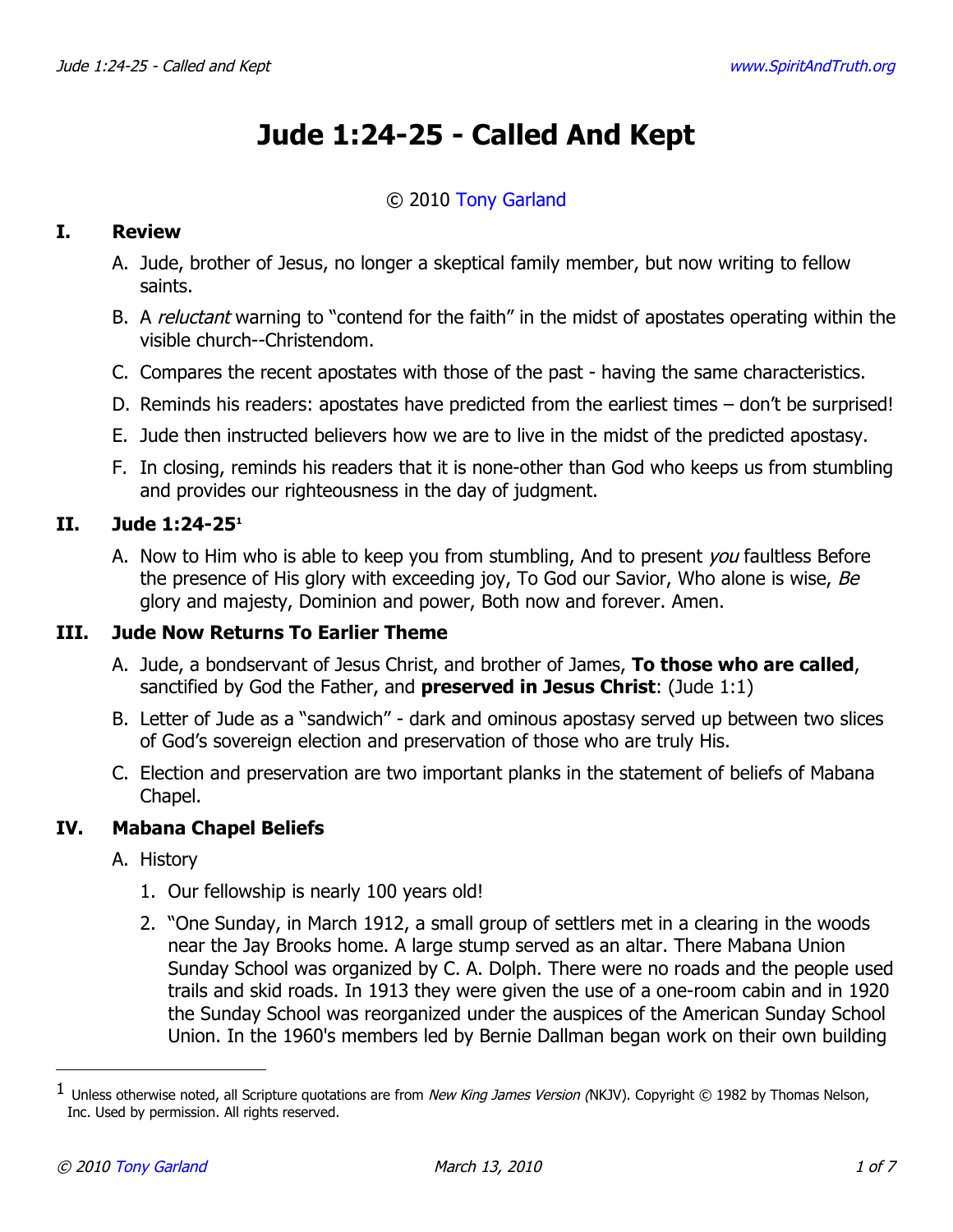and it was dedicated on Easter Sunday 1964. On May 6th, 1985, the name was changed to Mabana Chapel."

- a) "The American Sunday School Union was founded in Philadelphia in 1824. Its missionaries established well over 70,000 new Sunday Schools during the nineteenth century." [Noll, 229-230]
- B. Doctrinal Statement
	- 1. Founder's held to be true almost 100 years ago.
	- 2. American Sunday School Union held to be true almost 200 years ago.
	- 3. Modern elders, who were not raised in the fellowship, see the same doctrines from the same Scriptures.
- C. The Doctrine of Salvation
	- 1. Point A. "God the Father planned it as He sovereignly **chose** some, apart from foreseen human merit or response, to be recipients of His grace from before the foundation of the world. God's election does not negate man's responsibility to believe, the Christian's responsibility to freely offer the gospel to every person, or the fact that God desires salvation to all men (John 1:12-13; 6:37-44, 65; Acts 13:48; Ephesians 1:3-5; 2 Timothy 1:9; 2:3-4)."
		- a) The "U" in Calvinism's "T**U**LIP" : unconditional election.<sup>[2](#page-1-0)</sup>
		- b) Calvinism: ". . . God elects those who are totally depraved and are not able to exercise their fallen wills to believe in Christ, God elects them on the basis of His sovereign good pleasure, conquering their wills so that they are made willing to exercise faith in Christ for salvation." [Beeke, 61]
		- c) Charles Spurgeon
			- (1) "I believe the doctrine of election, because I am quite sure that if God had not chosen me I would never have chosen him; and I am sure he chose me before I was born, or else he never would have chosen me afterward." [Beeke, 60].
		- d) Election is a necessary corollary of Mankind's fallen condition of depravity
			- (1) Unwillingness to seek God (Adam and Eve hid).
			- (2) Inability to seek God ("free will" which is in bondage to sin).
			- (3) The "T" in Calvinism's "**T**ULIP" : total depravity
		- e) Charles Spurgeon
			- (1) "From the Word of God I gather that damnation is all of man, from top to bottom, and salvation is all of grace, from first to last. He that perishes chooses to perish; but he that is saved is saved because God has chosen to save him." [Beeke, 62].

<span id="page-1-0"></span> $2$  The acronym TULIP is a helpful memory aid used to represent Calvinism's 5 points: (1) total depravity; (2) unconditional election; (3) limited atonement; (4) irresistible grace; (5) perseverance of the saints.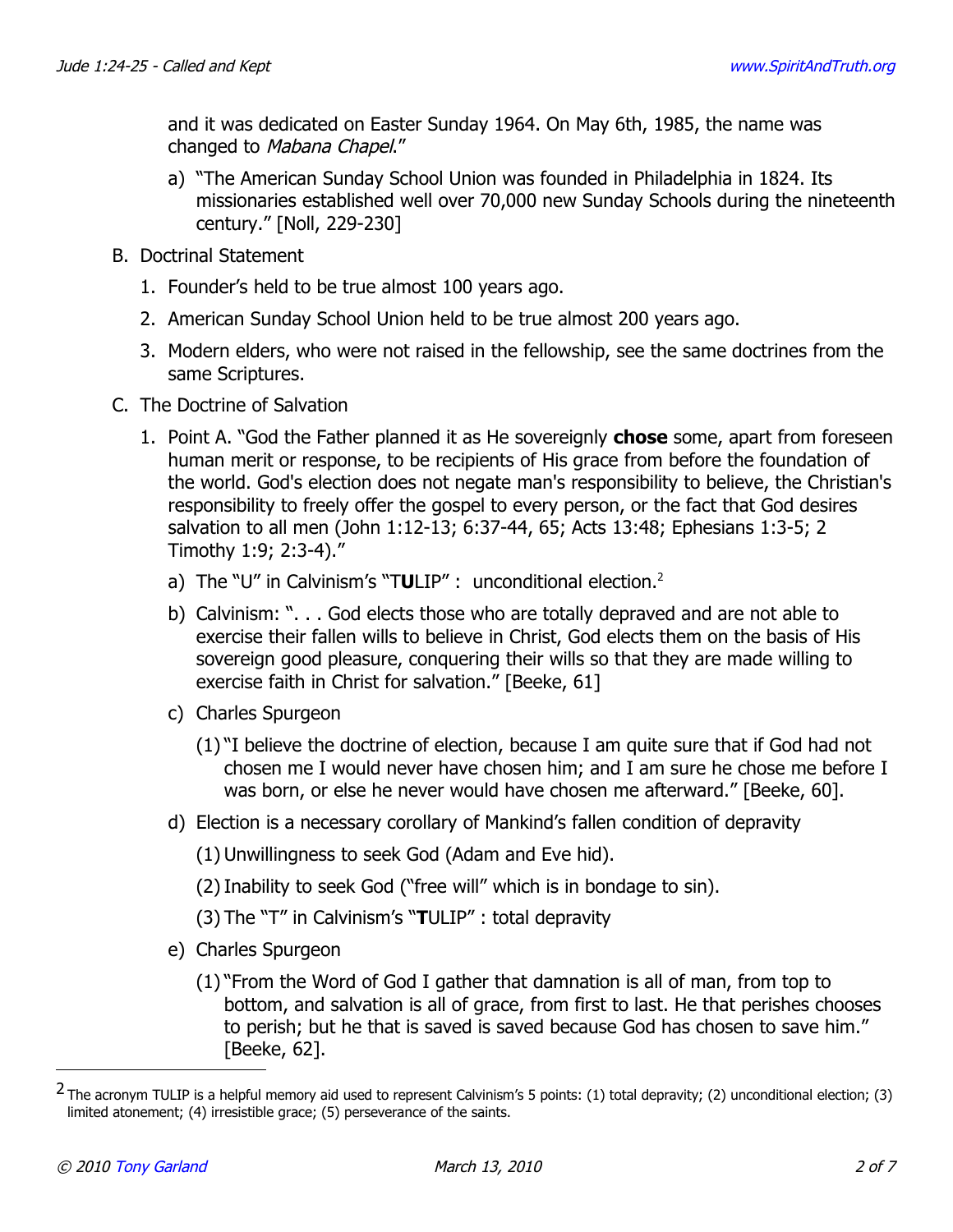- 2. Point D. "Since salvation is by grace, it is **impossible for any believer to lose his salvation** (John 10:27-29; Romans 8:35-39; Ephesians 1:13-14; 1 Peter 1:3-5)."
	- a) The "P" in Calvinism's "TULI**P**" : perseverance of the saints.
	- b) "The doctrine of the **perseverance** of the saints teaches that all who partake of the grace and power of saving union with Christ by faith continue in that union with its benefits and fruits. By the preserving work of the triune God (1 Cor. 1:8-9), they persevere in true faith . . . Thus, if by the Spirit of God you are regenerate, justified, adopted into God's family, and sanctified, you cannot lose that salvation (1 Peter 1:5). . . . This doctrine does *not* mean that believers are immune to sin . . . Though their faith won't die, there are times when, sadly, it will not be active." [Beeke, 116].

## **V. Joy In The Midst Of Adversity And Apostasy**

- A. "exceeding joy" (Jude 1:24) because of three immutable truths:
	- 1. We will be kept because we are called.
	- 2. We will be seen as faultless before His Presence.
	- 3. Our Judge is our Savior

## **VI. Contrast With The Doom Of The Apostates**

- A. Apostates using the term in relation to those who are leading parts of the Church at large away from the truth.
	- 1. Not using the term to denote the defection of true believers from the faith.
	- 2. False believers in the midst of Christendom although they themselves never were saved, they profess to be Christians while contributing to the drift of Christianity at large by undermining and eroding cardinal teachings of the faith.
- B. Jude illustrates the immense contrast of the condition and destiny of believers from their unbelieving counterparts.
	- 1. Not kept because never His
		- a) Crept in unnoticed, marked out for condemnation (Jude 1:4)
		- b) "Beware of false prophets, who come to you in sheep's clothing, but inwardly they are ravenous wolves. "You will know them by their fruits. . . . Every tree that does not bear good fruit is cut down and thrown into the fire. . . . Not everyone who says to Me, 'Lord, Lord,' shall enter the kingdom of heaven, but he who does the will of My Father in heaven. Many will say to Me in that day, 'Lord, Lord, have we not prophesied in Your name, cast out demons in Your name, and done many wonders in Your name?' And then I will declare to them, '**I never knew you**; depart from Me, you who practice lawlessness!' (Matthew 7:15-23)
	- 2. Full of faults
		- a) "brute beasts . . . corrupt . . . greedy . . . rebellious . . . serving themselves . . . shameful . . . lustful . . . boastful . . . ungodly"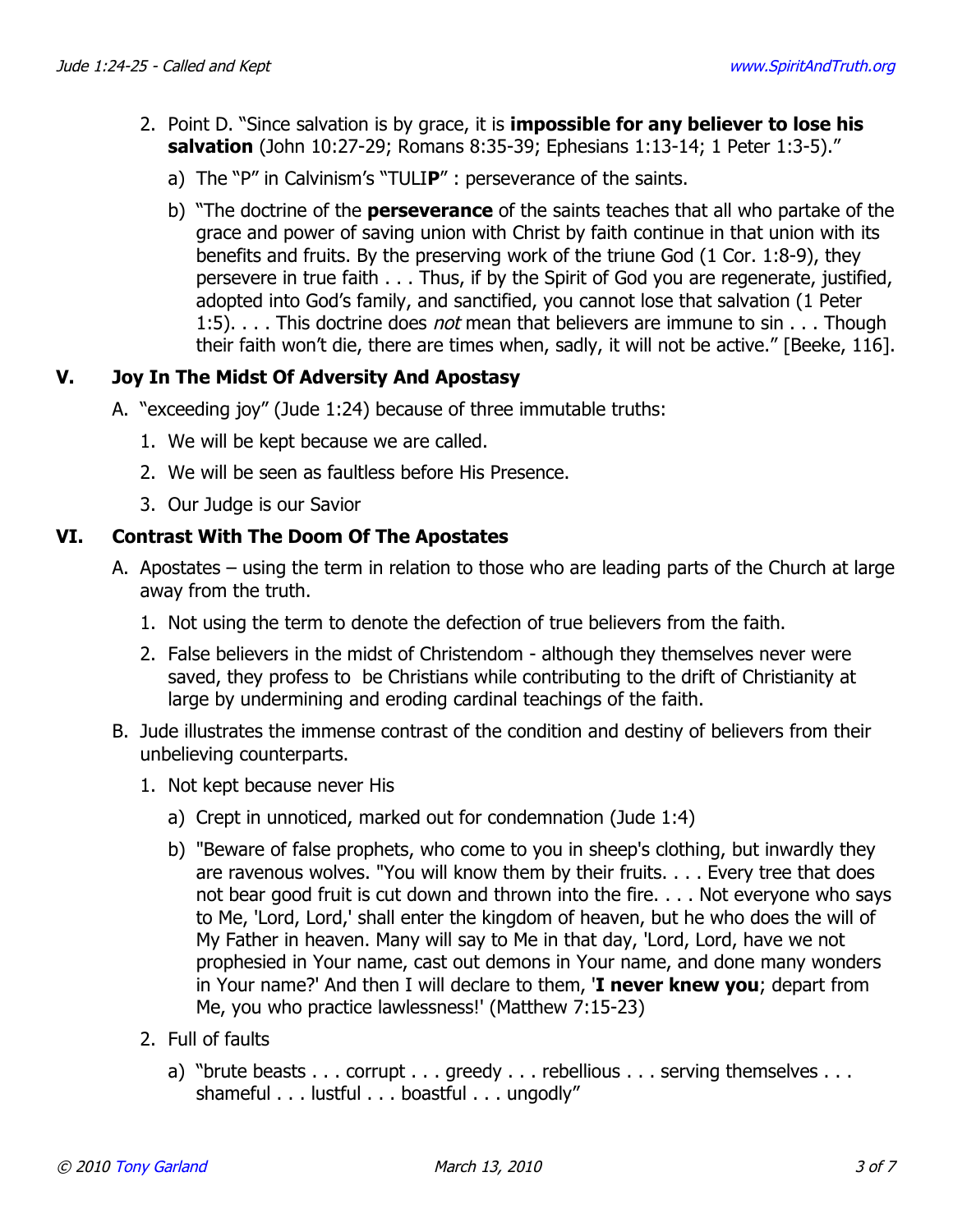- 3. Guaranteed judgment
	- a) "marked out for condemnation . . . reserved for judgment . . .for whom is reserved the blackness of darkness forever . . . the Lord comes with ten thousands of His saints to execute judgment on [them] . . . to convict [them]"

## **VII. Exceeding Joy Of Believers – Three Works Of God On Our Behalf**

- A. #1 Kept because we are Called
	- 1. Two of Calvinism's five points.
		- a) Kept = perseverance in the faith.
		- b) Called  $=$  election.
	- 2. Jude's salutation which opens the letter is written to those who are: (1) called; (2) sanctified; (3) preserved (Jude 1:1).
	- 3. Calling and election in Peter
		- a) Therefore, brethren, be even more diligent to make your **call** and **election** sure, for if you do these things **you will never stumble**; (2 Peter 1:10)
	- 4. His ability (not ours)
		- a) "Now to Him who is able to keep you from stumbling" (Jude 1:24)
		- b) "Him who is able" =  $d$ unamen $\bar{o}$  present tense participle: "Him Who is [continually] able, has the [ongoing] power"
		- c) "to keep you" =  $fulaxai$  to guard, protect, watch over, the activity of a watchman
		- d) "from stumbling" =  $aptaistous primary$  meaning is in regard to falling in sin
			- (1) Paul uses the same root word to describe Israel's sin of having stumbled by rejecting her Messiah (Rom. 11:11).
		- e) The context suggests that Jude is relating a ministry of God primarily in continually guarding the believer from stumbling due to the influence of apostasy.
- B. How are we to understand election and perseverance in light of passages which contain conditions or warnings?
	- 1. Example warnings (from among many):
		- a) Therefore, brethren, **be even more diligent** to make your call and election sure, for **if you do these things** you will never stumble; (2 Peter 1:10)
		- b) Beware, brethren, lest there be in any of you an evil heart of unbelief in **departing from the living God**; but exhort one another daily, while it is called "Today," lest any of you be hardened through the deceitfulness of sin. For we have become partakers of Christ **if we hold the beginning of our confidence steadfast to the end**, (Hebrews 3:12-14)
	- 2. Interpretation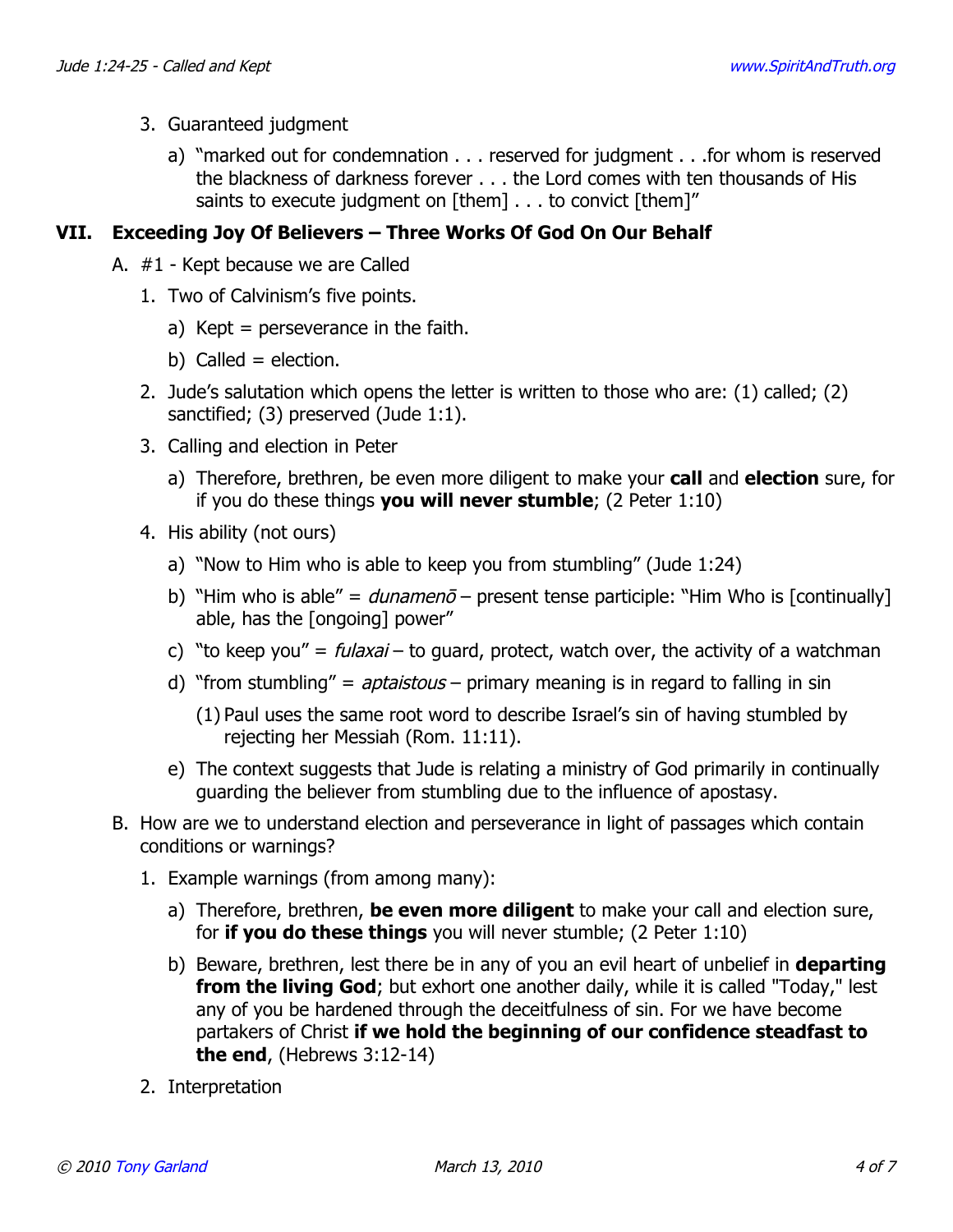- a) Some passages which imply lack of security are generally less clear than those which strongly support security (e.g., John 5:24; 6:39-40; 10:28-29; Rom. 8:29-30; 2Cor. 1:21-22; Eph. 1:13-14; Php. 1:6; 1Pe. 1:3-5). When interpreting Scripture we always want to give priority to the clear passages when interpreting those which are less clear.
- b) When examining such passages, we must always ask two important questions:
	- (1) Is this passage dealing with individuals who were ever truly saved?
	- (2) Is their resulting condition one of eternal damnation or merely loss of reward (1Co 3:15)?
- 3. Scripture is purposefully designed to encourage self-examination and concern on the part of those who are not truly saved in order to bring about conviction leading to true conversion.
- C. #2 Faultless before His Presence
	- 1. "to present [you] faultless before the presence of His glory" (Jude 1:24)
	- 2. "to present" is  $st\bar{e} s a i -$  to stand, in intentional contrast with stumbling
	- 3. Not just "to stand," but "to stand . . . before the presence of His glory"
		- a) "before" is katenopion a word which is often used in conjunction with the idea of sight - believers will be able to stand before the piercing gaze of God himself!
		- b) Isaiah's vision of the throne in heaven
			- (1) So I said: "Woe is me, for I am undone! Because I am a man of unclean lips, And I dwell in the midst of a people of unclean lips; For my eyes have seen the King, The Lord of hosts." (Isa. 6:5)
		- c) The apostle John was once in the presence of God's glory
			- (1) Then I turned to see the voice that spoke with me. And having turned I saw seven golden lampstands, and in the midst of the seven lampstands One like the Son of Man, clothed with a garment down to the feet and girded about the chest with a golden band. His head and hair were white like wool, as white as snow, and His eyes like a flame of fire; His feet were like fine brass, as if refined in a furnace, and His voice as the sound of many waters; He had in His right hand seven stars, out of His mouth went a sharp two-edged sword, and His countenance was like the sun shining in its strength. And when I saw Him, I fell at His feet as dead. . . . (Re 1:12–17)
		- d) Unlike Adam and Eve, whose knowledge of their nakedness caused them to hide from His presence, believers will be able to stand directly in His presence—before His piercing gaze!
		- e) Why? Because they will be seen to be faultless!
	- 4. "faultless" amomous a (preposition, "without") momaomai ("fault")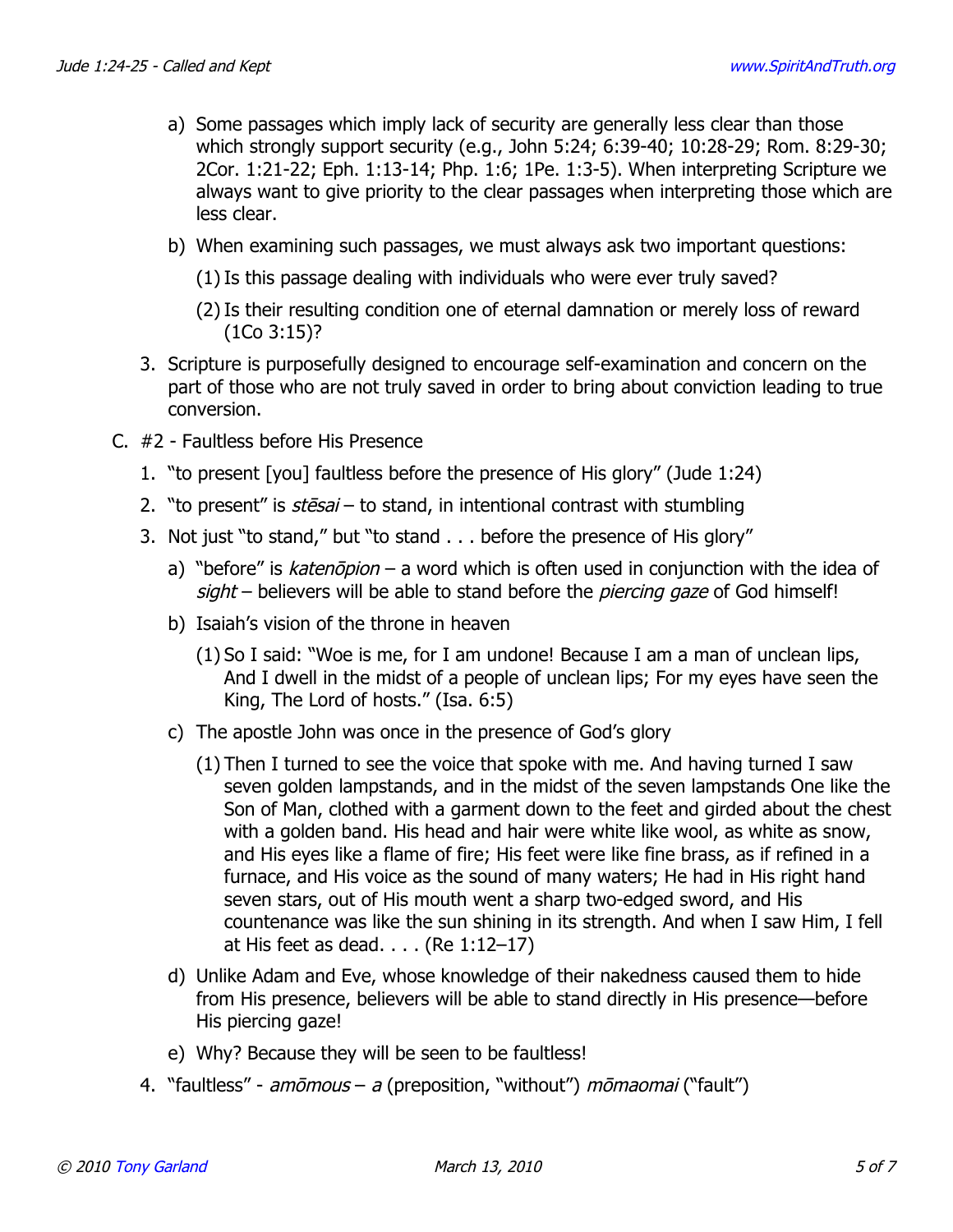- a) without: fault, blemish, blame, spot
- b) The reason believers will be able to stand under the piercing gaze of God's holiness is because they themselves have been given given God's righteousness!
- c) The "great exchange" initiated by the death of God Himself on a wooden cross.
	- (1) For He made Him who knew no sin [to be] sin for us, that **we might become the righteousness of God in Him.** (2 Corinthians 5:21)

(2) Our sin placed on Him, His righteousness accounted to us.

- d) Now we know that whatever the law says, it says to those who are under the law, that every mouth may be stopped, and all the world may become guilty before God. Therefore by the deeds of the law no flesh will be justified in His sight, for by the law  $[is]$  the knowledge of sin. But now the righteousness of God apart from the law is revealed, being witnessed by the Law and the Prophets, even **the righteousness of God, through faith in Jesus Christ, to all and on all who believe**. . . . (Romans 3:19-22)
- e) But what things were gain to me, these I have counted loss for Christ. Yet indeed I also count all things loss for the excellence of the knowledge of Christ Jesus my Lord, for whom I have suffered the loss of all things, and count them as rubbish, that I may gain Christ and be found in Him, **not having my own righteousness, which is from the law, but that which is through faith in Christ, the righteousness which is from God by faith**; (Php 3:7–9)
- D. #3 Our Judge is Our Savior
	- 1. The piercing, consuming, sin-revealing gaze of the Judge of the universe will see the blood of Christ shed on the behalf of the believer.
		- a) "Come now, and let us reason together," Says the LORD, "Though your sins are like scarlet, They shall be as white as snow; Though they are red like crimson, They shall be as wool. (Isaiah 1:18)
		- b) "For the LORD will pass through to strike the Egyptians; and when He sees the blood on the lintel and on the two doorposts, the LORD will pass over the door and not allow the destroyer to come into your houses to strike [you]. (Exodus 12:23)
	- 2. For whom He foreknew, He also predestined  $[to be]$  conformed to the image of His Son, that He might be the firstborn among many brethren. Moreover whom He predestined, these He also called; whom He called, these He also justified; and whom He justified, these He also glorified. What then shall we say to these things? If God  $\lceil i \mathcal{S} \rceil$ for us, who [can be] against us? He who did not spare His own Son, but delivered Him up for us all, how shall He not with Him also freely give us all things? Who shall bring a charge against God's elect?  $[It\; is]$  God who justifies. Who  $[s]$  he who condemns?  $[It\; is]$ Christ who died, and furthermore is also risen, who is even at the right hand of God, who also makes intercession for us. (Romans 8:29-34)
	- 3. How can God condemn us when it is God Himself who saved us?